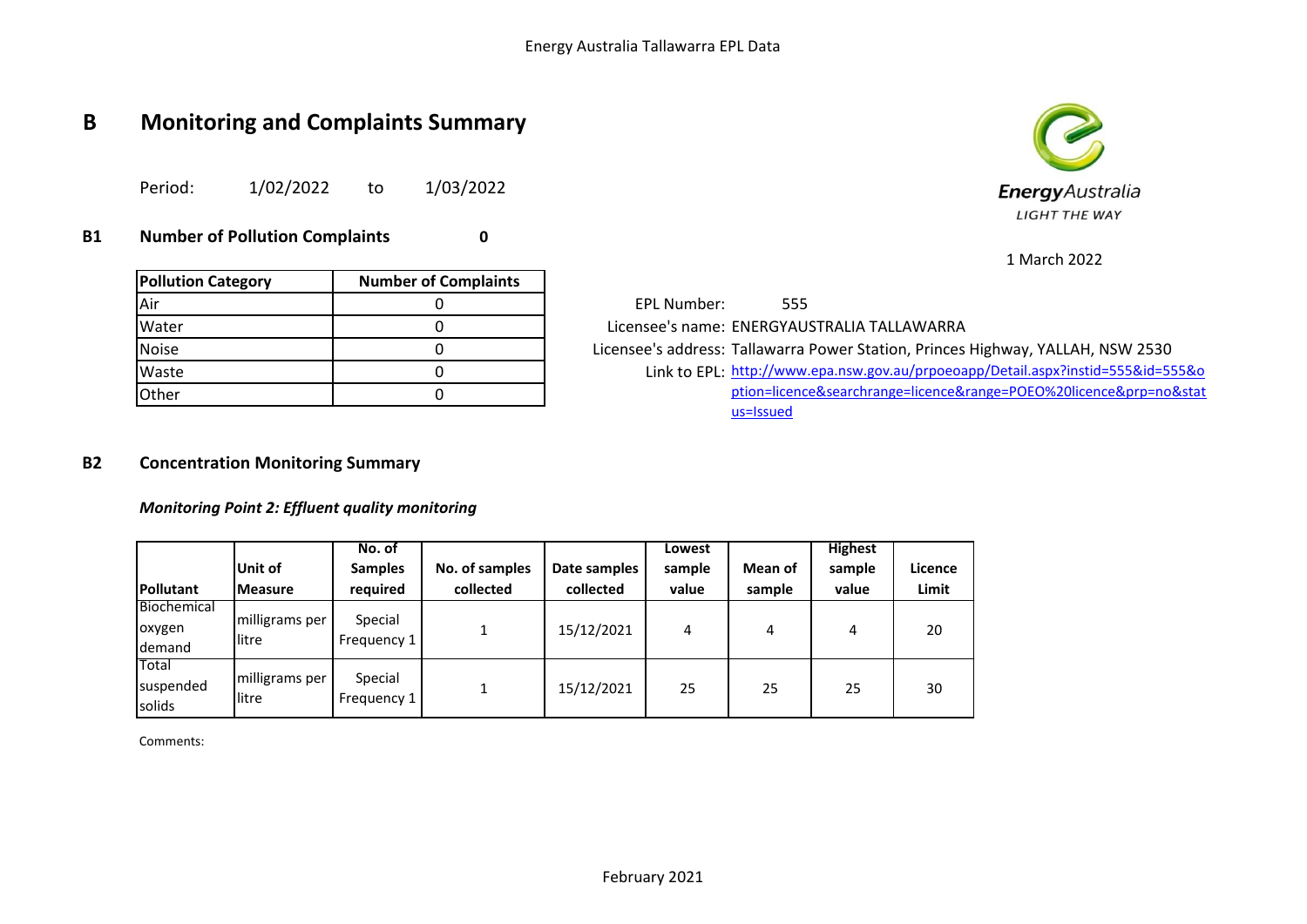| <b>ples</b> | Date samples<br>collected                                                                                                                                                                                                             | Lowest<br>sample<br>value | Mean of<br>sample | <b>Highest</b><br>sample<br>value | Licence<br>Limit |                                                 |
|-------------|---------------------------------------------------------------------------------------------------------------------------------------------------------------------------------------------------------------------------------------|---------------------------|-------------------|-----------------------------------|------------------|-------------------------------------------------|
| uous        | ΝA                                                                                                                                                                                                                                    | 20.6                      | 24.4              | 29.1                              | $NA*$            | <b>Energy</b> Australia<br><b>LIGHT THE WAY</b> |
|             | $\mathbb{R}$ . The state $\mathbb{R}$ is the state of the state of the state of the state of the state of the state of the state of the state of the state of the state of the state of the state of the state of the state of the st |                           |                   |                                   |                  |                                                 |



Г

to receiving waters

| <b>Pollutant</b> | Unit of<br><b>IMeasure</b>         | INo. of<br><b>Samples</b><br>reauired | No. of samples<br><b>collected</b>                                                                                              | Date samples<br>collected | Lowest<br>sample<br>value | Mean of<br>sample | <b>Highest</b><br>sample<br>value | Licence<br>Limit |           |
|------------------|------------------------------------|---------------------------------------|---------------------------------------------------------------------------------------------------------------------------------|---------------------------|---------------------------|-------------------|-----------------------------------|------------------|-----------|
| Temperature      | <b>Degrees</b><br><b>I</b> Celsius | Continuous                            | Continuous                                                                                                                      | <b>NA</b>                 | 20.6                      | 24.4              | 29.1                              | NA*              | Ene<br>LI |
| Notes:           |                                    |                                       | *Tallawarra does not have water quality licence limits for ambient water quality monitoring in its EPL. ANZECC Guidelines apply |                           |                           |                   |                                   |                  |           |

Comments: Periods where the plant is offline or Thermoshock is active have been removed from this data set. 1 March 2022

#### *Discharge and Monitoring Point 5: Discharge water quality monitoring*

|                  |                 | INo. of           |                  |              | Lowest |         | <b>Highest</b> |         |
|------------------|-----------------|-------------------|------------------|--------------|--------|---------|----------------|---------|
|                  | lUnit of        | <b>ISamples</b>   | No. of samples   | Date samples | sample | Mean of | sample         | Licence |
| <b>Pollutant</b> | <b>IMeasure</b> | reauired          | <b>collected</b> | collected    | value  | sample  | value          | Limit   |
|                  | Degrees         |                   |                  |              |        |         |                |         |
| Temperature      | <b>Celsius</b>  | <b>Continuous</b> | Continuous       | NA           | 20.8   | 25.8    | 30.7           | 35      |

Comments: Periods where the plant is offline have been removed from this data set.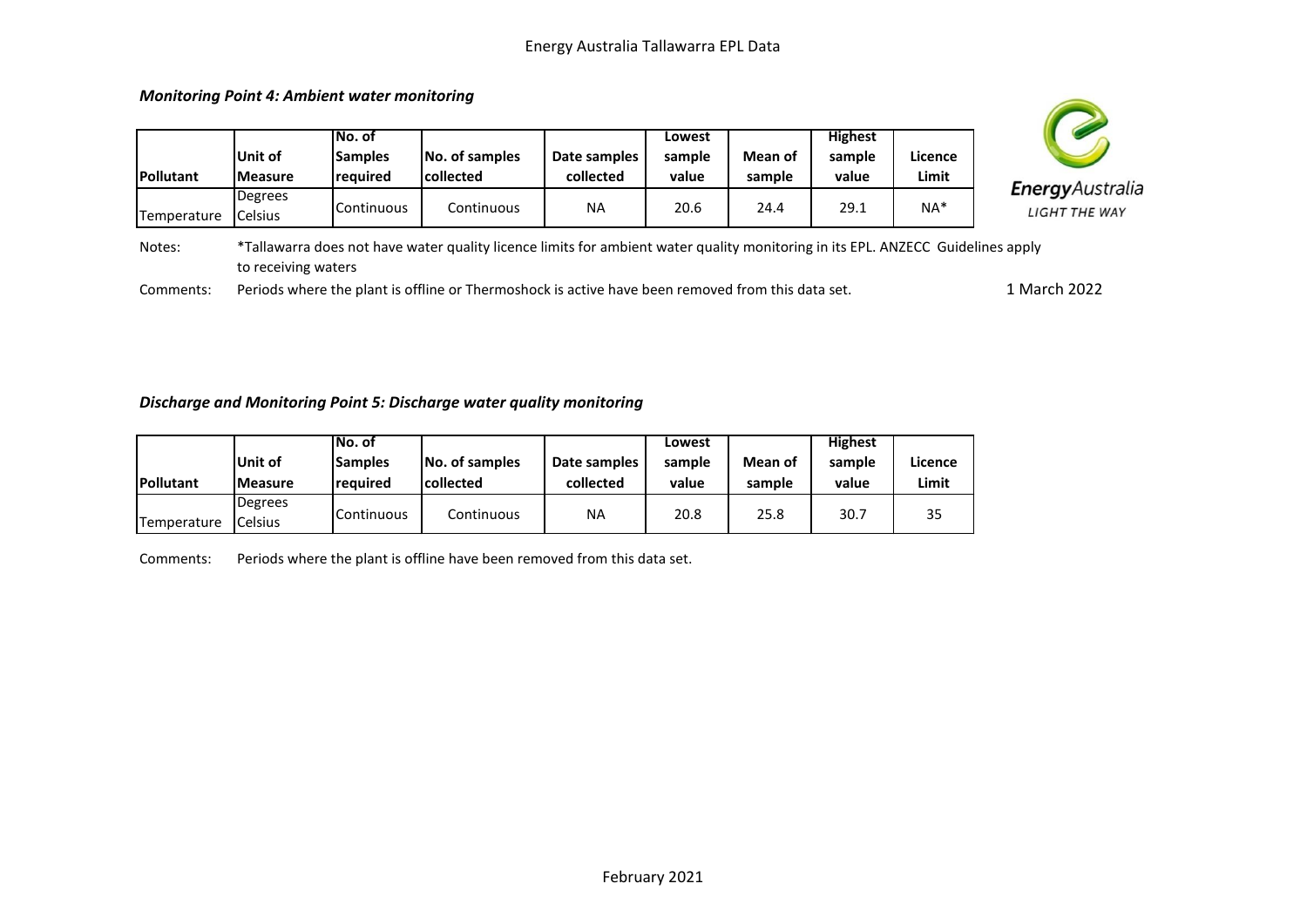*Monitoring Point 6: Ambient water monitoring*

| <b>Pollutant</b> | lUnit of<br><b>IMeasure</b> | lNo. of<br><b>Samples</b><br><b>reauired</b> | No. of samples<br><b>collected</b> | Date samples<br>collected | Lowest<br>sample<br>value | Mean of<br>sample | <b>Highest</b><br>sample<br>value | Licence<br>Limit |
|------------------|-----------------------------|----------------------------------------------|------------------------------------|---------------------------|---------------------------|-------------------|-----------------------------------|------------------|
| Temperature      | Degrees<br><b>Celsius</b>   | <b>I</b> Continuous                          | Continuous                         | NA                        | 20.7                      | 25.0              | 32.2                              | $NA*$            |

Comments: n/a

*Monitoring Point 7: Ambient water monitoring*

|             |                 | lNo. of             |                  |              | Lowest |         | <b>Highest</b> |         |
|-------------|-----------------|---------------------|------------------|--------------|--------|---------|----------------|---------|
|             | <b>Unit of</b>  | <b>Samples</b>      | No. of samples   | Date samples | sample | Mean of | sample         | Licence |
| Pollutant   | <b>IMeasure</b> | reauired            | <b>collected</b> | collected    | value  | sample  | value          | Limit   |
|             | Degrees         |                     |                  |              |        |         |                |         |
| Temperature | Celsius         | <b>I</b> Continuous | Continuous       | <b>NA</b>    | 20.6   | 24.2    | 29.1           | $NA*$   |

Comments: n/a



1 March 2022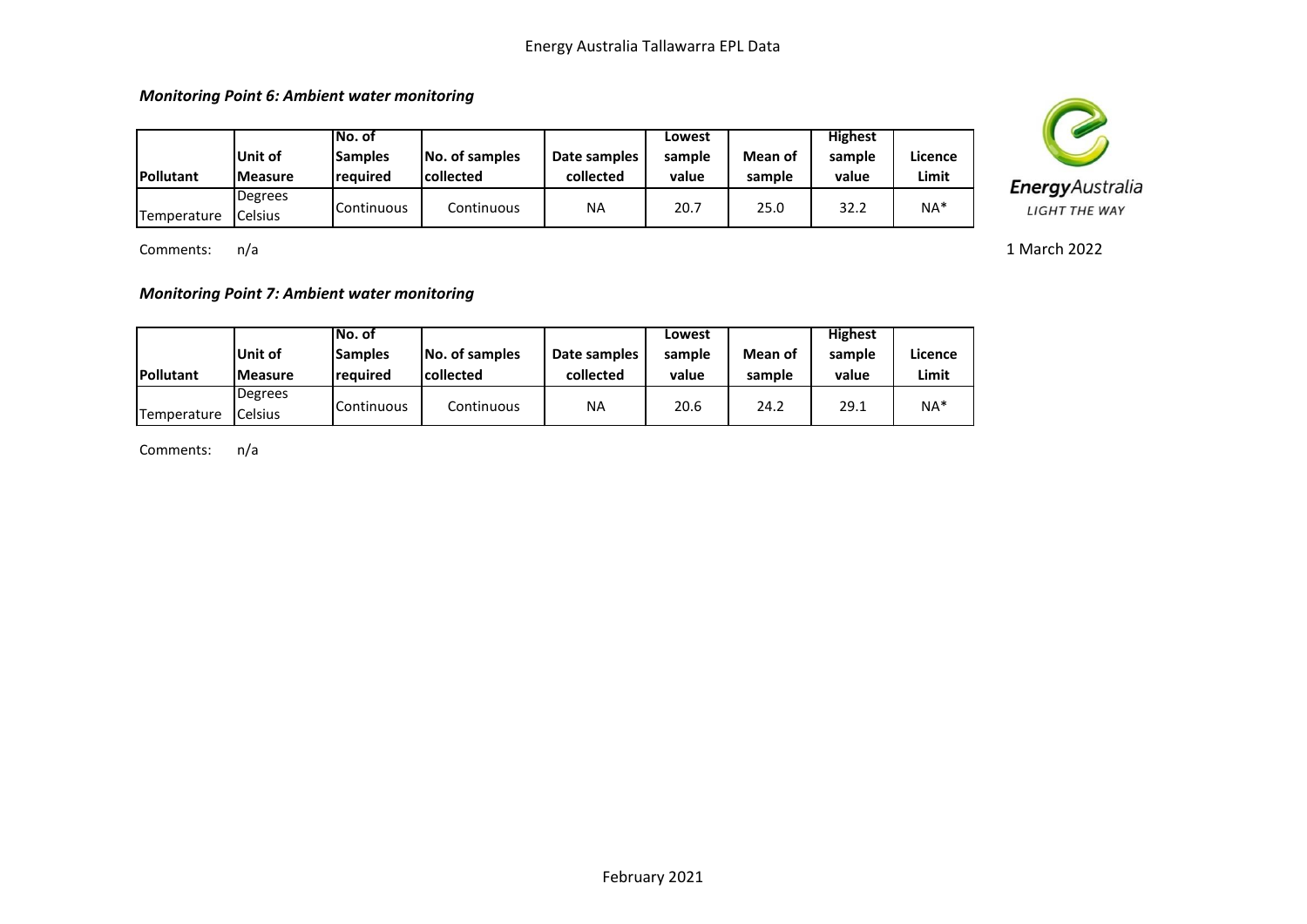*Monitoring Point 8: Discharge water monitoring*

|              |                       | No. of         |                |              | Lowest |         | <b>Highest</b> |         |
|--------------|-----------------------|----------------|----------------|--------------|--------|---------|----------------|---------|
|              | Unit of               | <b>Samples</b> | No. of samples | Date samples | sample | Mean of | sample         | Licence |
| Pollutant    | <b>Measure</b>        | required       | collected      | collected    | value  | sample  | value          | Limit   |
|              |                       | Monthly        |                |              |        |         |                |         |
|              | micrograms            | during         | $\pmb{0}$      |              |        |         |                | NA*     |
| Copper       | per litre             | discharge      |                |              |        |         |                |         |
|              |                       | Monthly        |                |              |        |         |                |         |
| Nitrogen     | milligrams per during |                | $\pmb{0}$      |              |        |         |                | NA*     |
| (total)      | litre                 | discharge      |                |              |        |         |                |         |
|              |                       | Monthly        |                |              |        |         |                |         |
|              |                       | during         | 0              |              |        |         |                | $NA*$   |
| pH           | pH                    | discharge      |                |              |        |         |                |         |
| Total        |                       |                |                |              |        |         |                |         |
| Phosporous - |                       | Monthly        |                |              |        |         |                |         |
| filtered     | milligrams per        | during         | 0              |              |        |         |                | $NA*$   |
| sample       | litre                 | discharge      |                |              |        |         |                |         |
| Total        |                       | Monthly        |                |              |        |         |                |         |
| suspended    | milligrams per        | during         | 0              |              |        |         |                | $NA*$   |
| solids       | litre                 | discharge      |                |              |        |         |                |         |
|              |                       | Monthly        |                |              |        |         |                |         |
|              | micrograms            | during         | 0              |              |        |         |                | $NA*$   |
| Zinc         | per litre             | discharge      |                |              |        |         |                |         |



1 March 2022

Notes: \*Tallawarra does not have water quality licence limits for ambient water quality monitoring in its EPL. ANZECC. Guidelines apply to receiving waters

Comments: No discharge this month.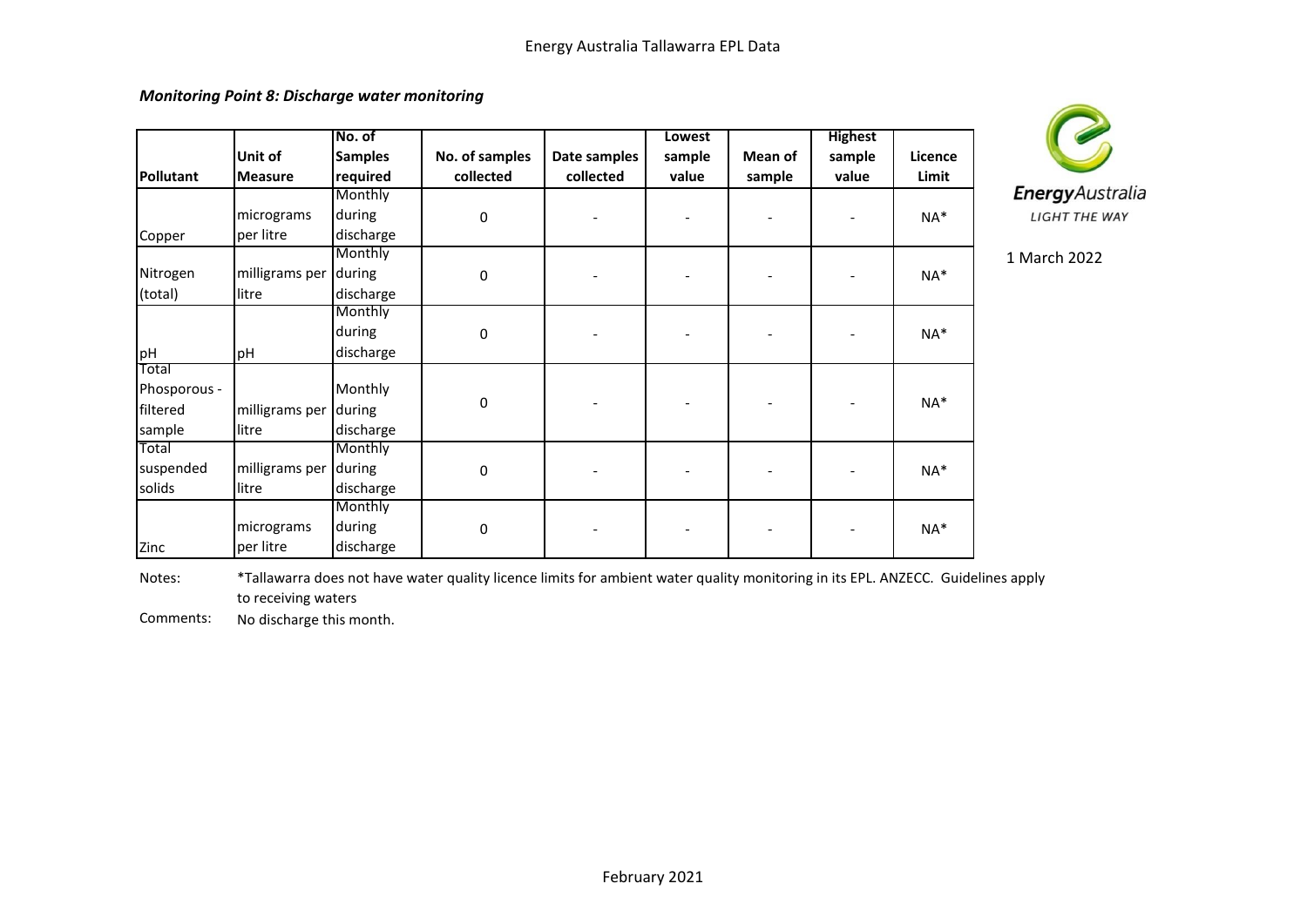|                                  |                               | No. of                     |                             |                           | Lowest                   |                   | <b>Highest</b>           |                  |
|----------------------------------|-------------------------------|----------------------------|-----------------------------|---------------------------|--------------------------|-------------------|--------------------------|------------------|
| <b>Pollutant</b>                 | Unit of<br><b>Measure</b>     | <b>Samples</b><br>required | No. of samples<br>collected | Date samples<br>collected | sample<br>value          | Mean of<br>sample | sample<br>value          | Licence<br>Limit |
| Carbon<br>dioxide                | %                             | Continuous                 | $***$                       | <b>NA</b>                 | 3.4                      | 4.0               | 4.2                      | NA               |
| Moisture<br>content              | Percent                       | Continuous                 | $***$                       | <b>NA</b>                 | 6.9                      | 7.9               | 8.4                      | <b>NA</b>        |
| Nitrogen<br>oxides               | parts per<br>million          | Continuous                 | $***$                       | <b>NA</b>                 | 3.4                      | 12.6              | 22.9                     | 25               |
| Oxygen (O2)                      | Percent                       | Continuous                 | $***$                       | <b>NA</b>                 | 13.0                     | 13.2              | 14.1                     | <b>NA</b>        |
| Solid particles                  | milligrams per<br>cubic metre | Yearly                     | $\mathbf{1}$                | 9/11/2021                 | $\overline{\phantom{a}}$ | < 0.4             | $\overline{\phantom{a}}$ | 10               |
| Sulphur<br>dioxide               | parts per<br>million          | Yearly                     | $\mathbf{1}$                | 9/11/2021                 | $\overline{\phantom{a}}$ | $2$               | $\overline{\phantom{a}}$ | 3                |
| Temperature                      | Degrees<br><b>Celsius</b>     | Continuous                 | $***$                       | <b>NA</b>                 | 78.4                     | 92.9              | 97.7                     | <b>NA</b>        |
| Volatile<br>organic<br>compounds | parts per<br>million          | Yearly                     | $\mathbf{1}$                | 9/11/2021                 |                          | < 100             |                          | <b>NA</b>        |
| Volumetric<br>flow rate          | cubic metres<br>per second    | Continuous                 | $***$                       | <b>NA</b>                 | 248.9                    | 376.6             | 425.8                    | <b>NA</b>        |



Notes: \* equipment detection limit

Comments: